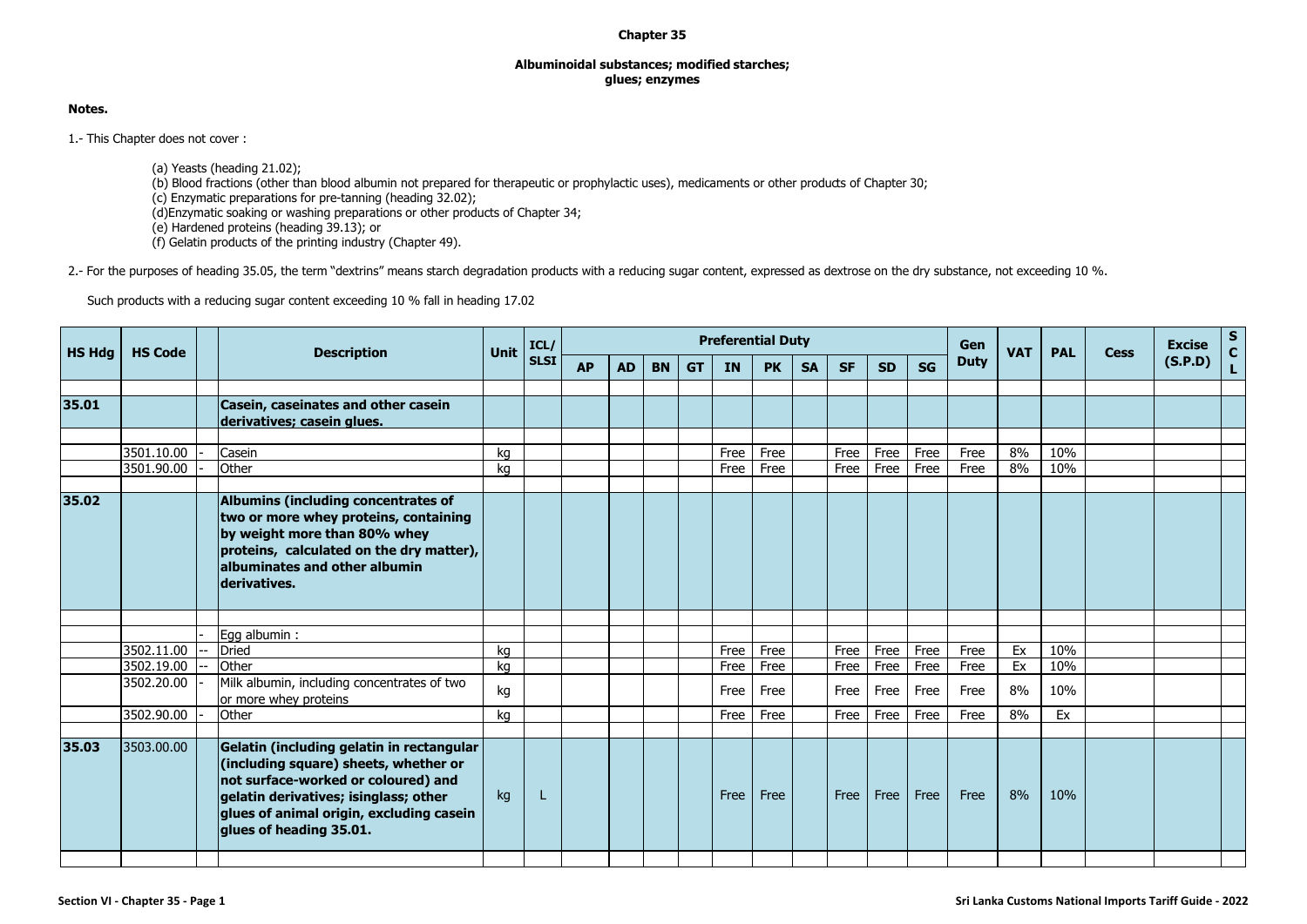| <b>HS Hdg</b> | <b>HS Code</b> | <b>Description</b>                                                                                                                                                                                                                  | Unit | ICL/        |           | <b>Preferential Duty</b><br>Gen |           |           |           |           |           |           |           | <b>VAT</b> | <b>PAL</b>  | <b>Cess</b> | <b>Excise</b> | S<br>$\mathbf{C}$              |         |   |
|---------------|----------------|-------------------------------------------------------------------------------------------------------------------------------------------------------------------------------------------------------------------------------------|------|-------------|-----------|---------------------------------|-----------|-----------|-----------|-----------|-----------|-----------|-----------|------------|-------------|-------------|---------------|--------------------------------|---------|---|
|               |                |                                                                                                                                                                                                                                     |      | <b>SLSI</b> | <b>AP</b> | <b>AD</b>                       | <b>BN</b> | <b>GT</b> | <b>IN</b> | <b>PK</b> | <b>SA</b> | <b>SF</b> | <b>SD</b> | <b>SG</b>  | <b>Duty</b> |             |               |                                | (S.P.D) | L |
| 35.04         | 3504.00.00     | Peptones and their derivatives; other<br>protein substances and their<br>derivatives, not elsewhere specified or<br>included; hide powder, whether or not<br>chromed.                                                               | kg   |             |           |                                 |           |           | Free      | Free      |           | Free      | Free      | Free       | Free        | 8%          | 10%           |                                |         |   |
| 35.05         |                | Dextrins and other modified starches<br>(for example, pregelatinised or<br>esterified starches); glues based on<br>starches, or on dextrins or other<br>modified starches.                                                          |      |             |           |                                 |           |           |           |           |           |           |           |            |             |             |               |                                |         |   |
|               | 3505.10        | Dextrins and other modified starches :                                                                                                                                                                                              |      |             |           |                                 |           |           |           |           |           |           |           |            |             |             |               |                                |         |   |
|               | 3505.10.10     | Etherified and esterified starches                                                                                                                                                                                                  | kg   |             |           |                                 |           |           |           | Free      |           | Free      | Free      | Free       | Free        | 8%          | 10%           |                                |         |   |
|               | 3505.10.90     | Other                                                                                                                                                                                                                               | kg   |             |           |                                 |           |           |           | Free      |           | 5%        | 4.5%      |            | 15%         | 8%          | 10%           |                                |         |   |
|               | 3505.20.00     | Glues                                                                                                                                                                                                                               | kg   |             |           |                                 |           |           |           | Free      |           |           |           |            | 15%         | 8%          | 10%           |                                |         |   |
| 35.06         |                | Prepared glues and other prepared<br>adhesives, not elsewhere specified or<br>included; products suitable for use as<br>glues or adhesives, put up for retail sale<br>as glues or adhesives, not exceeding a<br>net weight of 1 kg. |      |             |           |                                 |           |           |           |           |           |           |           |            |             |             |               |                                |         |   |
|               | 3506.10        | Products suitable for use as glues or<br>adhesives, put up for retail sale as glues or<br>adhesives, not exceeding a net weight of 1 kg                                                                                             |      |             |           |                                 |           |           |           |           |           |           |           |            |             |             |               |                                |         |   |
|               | 3506.10.10     | Solid hot melt adhesives                                                                                                                                                                                                            | kg   |             |           |                                 |           |           |           | Free      |           |           |           | Free       | Free        | 8%          | 10%           |                                |         |   |
|               | 3506.10.90     | Other                                                                                                                                                                                                                               | kg   |             |           |                                 |           |           |           | Free      |           |           |           |            | 15%         | 8%          | 10%           | 20%                            |         |   |
|               |                | Other:                                                                                                                                                                                                                              |      |             |           |                                 |           |           |           |           |           |           |           |            |             |             |               |                                |         |   |
|               | 3506.91        | Adhesives based on polymers of headings<br>39.01 to 39.13 or on rubber:                                                                                                                                                             |      |             |           |                                 |           |           |           |           |           |           |           |            |             |             |               |                                |         |   |
|               | 3506.91.10     | Solid, hot melt adhesives.                                                                                                                                                                                                          | kg   |             | Free      |                                 |           |           | Free      | Free      |           | Free      | Free      | Free       | Free        | 8%          | 10%           |                                |         |   |
|               | 3506.91.20     | Other in immediate packing not exceeding a<br>net weight of 10 kg                                                                                                                                                                   | kg   |             | 13.5%     |                                 |           |           | Free      | Free      |           | 5%        | 5%        |            | 15%         | 8%          | 10%           | 15% or<br>$Rs.125/=$<br>per kg |         |   |
|               | 3506.91.90     | Other                                                                                                                                                                                                                               | kg   |             | 13.8%     |                                 |           |           | Free      | Free      |           | 5%        | 4.5%      |            | 15%         | 8%          | 10%           | 15% or<br>$Rs.125/=$<br>per kg |         |   |
|               | 3506.99        | Other:                                                                                                                                                                                                                              |      |             |           |                                 |           |           |           |           |           |           |           |            |             |             |               |                                |         |   |
|               | 3506.99.10     | Solid, hot melt adhesives.                                                                                                                                                                                                          | kg   |             |           |                                 |           |           | Free      | Free      |           | Free      | Free      | Free       | Free        | 8%          | 10%           |                                |         |   |
|               | 3506.99.20     | Other in immediate packing not exceeding a<br>net weight of 5 kg                                                                                                                                                                    | kg   |             |           |                                 |           |           | Free      | Free      |           | 5%        | 5%        |            | 15%         | 8%          | 10%           |                                |         |   |
|               | 3506.99.90     | Other                                                                                                                                                                                                                               | kg   |             |           |                                 |           |           | Free      | Free      |           | $5\%$     | 4.5%      |            | 10%         | 8%          | 10%           |                                |         |   |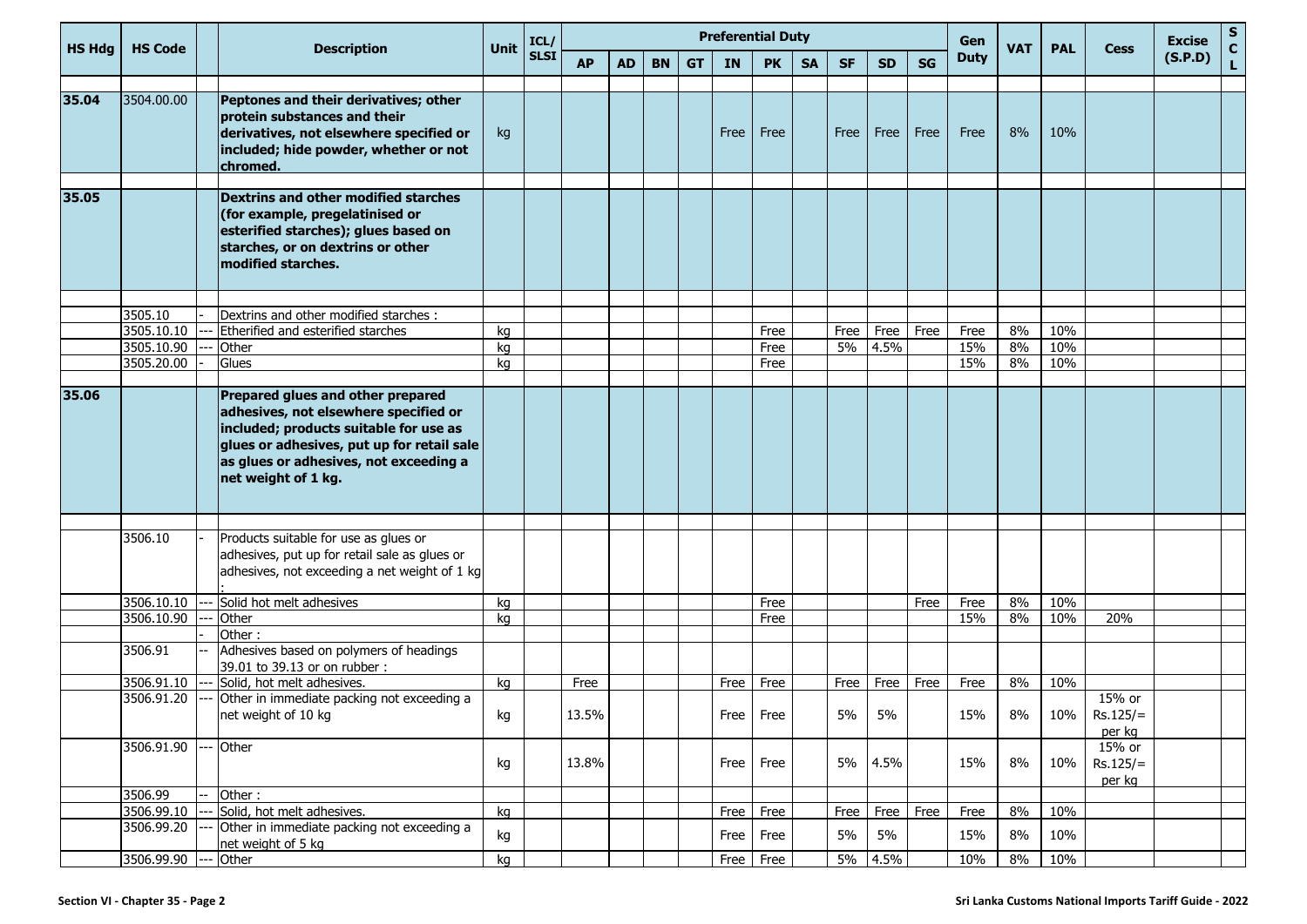| HS Hdg | <b>HS Code</b> | <b>Description</b> | Unit SLSI | ICL/ |           | <b>Preferential Duty</b><br>Gen<br><b>VAT</b><br><b>PAL</b> |           |           |    |           |           |           |           |           |             | <b>Cess</b> | <b>Excise</b> |         |  |
|--------|----------------|--------------------|-----------|------|-----------|-------------------------------------------------------------|-----------|-----------|----|-----------|-----------|-----------|-----------|-----------|-------------|-------------|---------------|---------|--|
|        |                |                    |           |      | <b>AP</b> | <b>AD</b>                                                   | <b>BN</b> | <b>GT</b> | IN | <b>PK</b> | <b>SA</b> | <b>SF</b> | <b>SD</b> | <b>SG</b> | <b>Duty</b> |             |               | (S.P.D) |  |
|        |                |                    |           |      |           |                                                             |           |           |    |           |           |           |           |           |             |             |               |         |  |
|        |                |                    |           |      |           |                                                             |           |           |    |           |           |           |           |           |             |             |               |         |  |